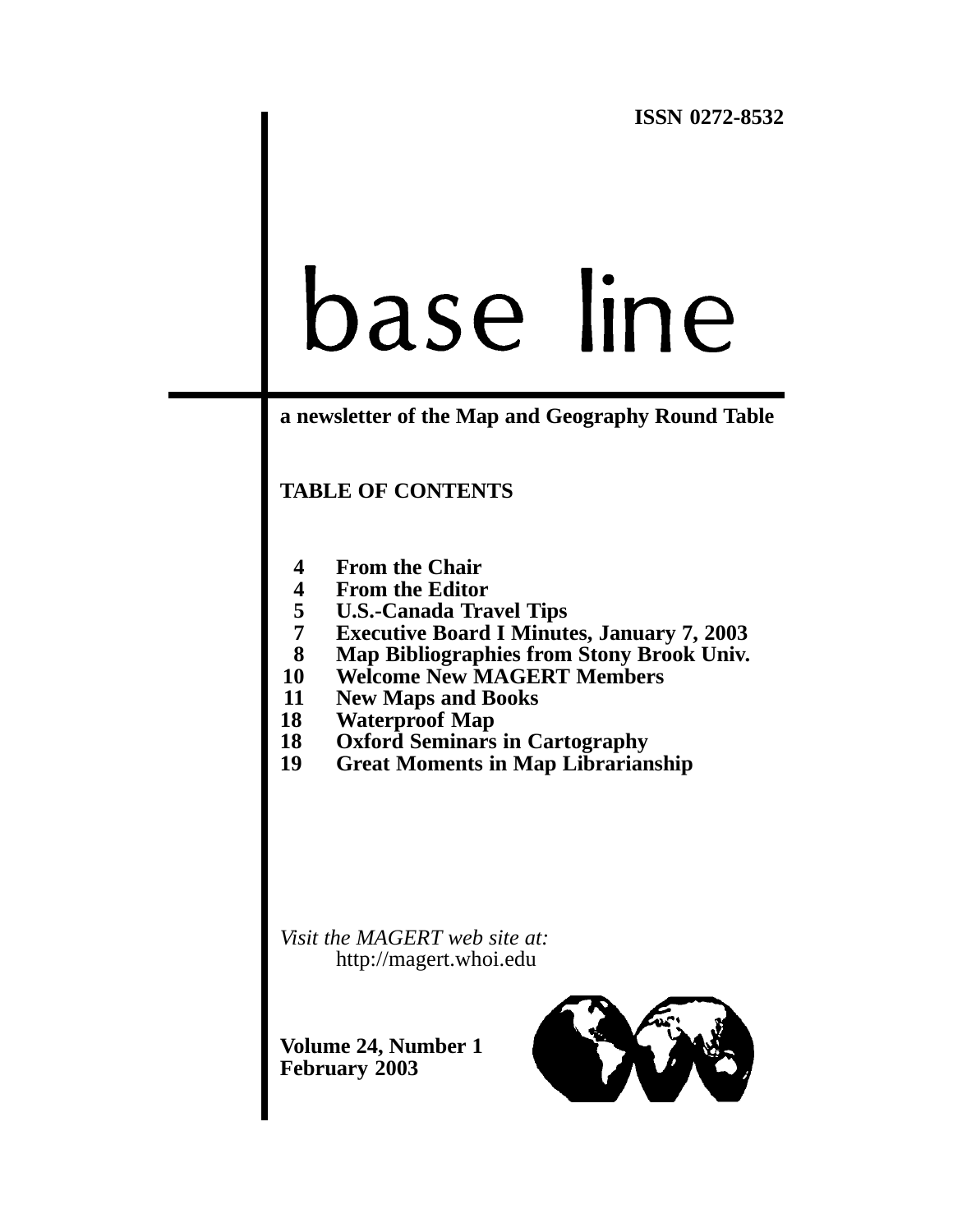**base line** is an official publication of the American Library Association's Map and Geography Round Table (MAGERT). The purpose of **base line** is to provide current information on cartographic materials, other publications of interest to map and geography librarians, meetings, related governmental activities, and map librarianship. It is a medium of communication for members of MAGERT and information of interest is welcome. The opinions expressed by contributors are their own and do not necessarily represent those of the American Library Association and MAGERT. Contributions should be sent to the appropriate editor listed below:

## **Editor:**

Mark Thomas, Public Documents and Maps Dept., Perkins Library, Duke University Box 90177, Durham, NC 27708-0177 Tel: 919/660-5853 FAX: 919-684-2855 E-mail: markt@duke.edu

## **Production Manager:**

James A. Coombs, Maps Library, Southwest Missouri State University, 901 S. National, #175, Springfield, MO 65804-0095 Tel.: 417/836-4534 E-mail: JimCoombs@smsu.edu

## **Cataloging Editor:**

Mark Crotteau, Cataloging Dept., Albertsons Library, Boise State University, Boise, ID 83725 Tel: 208/426-1082 E-mail: mcrottea@bsu.idbsu.edu

## **Electronic Mapping Editor:**

Tsering Wangyal Shawa, Geographic Information Systems Librarian, Digital Map and Geospatial Information Center, Geosciences and Map Library, Guyot Hall, Princeton University, Princeton, NJ 08544 Tel: 609/258-6804 FAX: 609/258 1274

E-mail: shawatw@princeton.edu

### **New Maps and Books Editor:**

Fred Musto, Map Collection, Yale University Library, P.O. Box 208240, New Haven, CT 06520-8240 Tel: 203/432-1867 FAX: 203/432-8527 E-mail: frederick.musto@yale.edu

## **Membership Committee Chairperson:**

Lorre Smith, New Library LE310, University at Albany, 1400 Washington Ave., Albany, NY 12222-0001 Tel: 518/437-3966 E-mail: ls973@albany.edu

> © American Library Association 2003 312/944-6780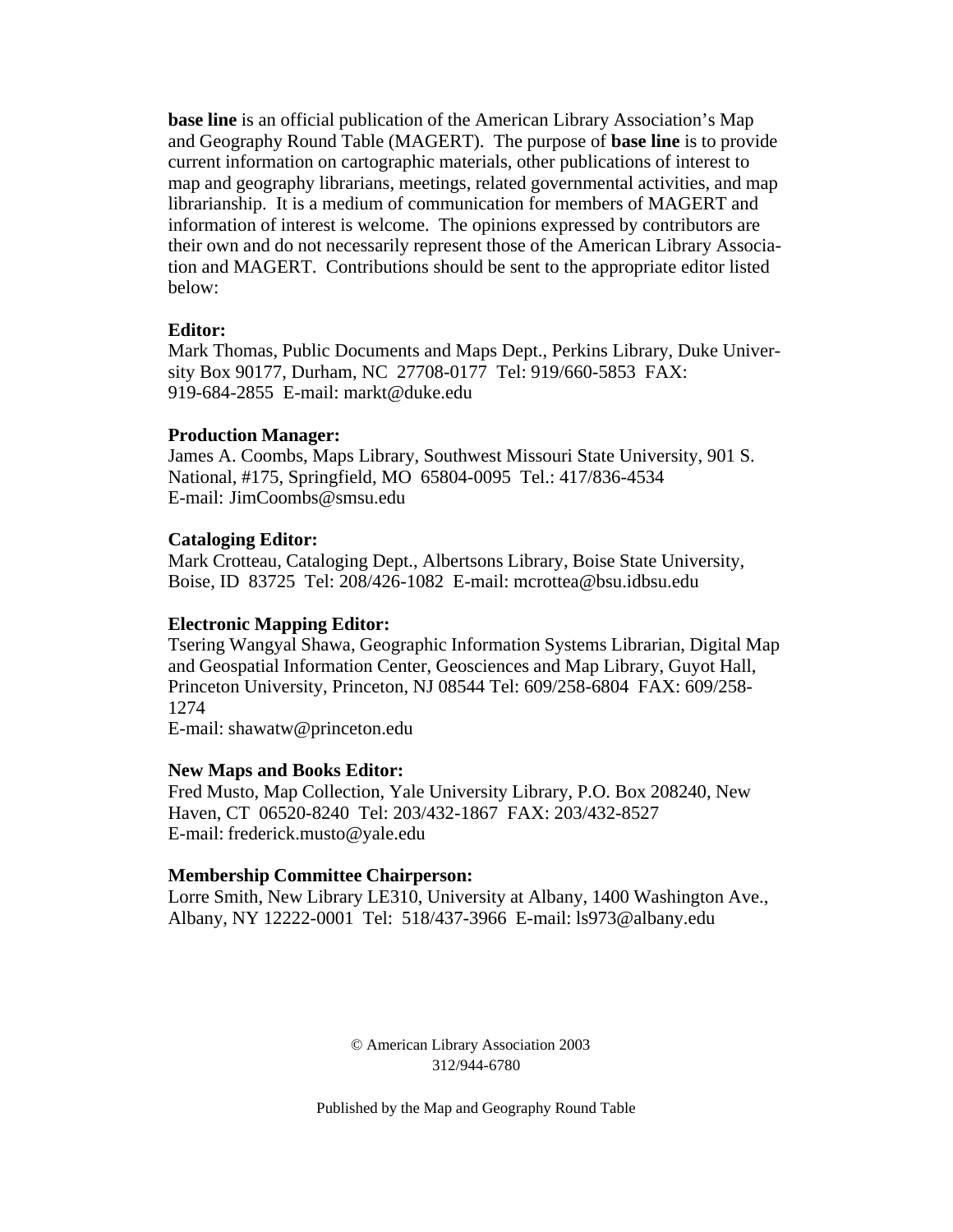**base line** is published six times a year: February, April, June, August, October, and December. Single issues of **base line** are available at a cost of \$3.00 per issue, U.S. and Canadian orders; \$4.00 per issue for all other foreign orders. Checks, payable to the American Library Association, should be mailed to Jim Coombs, **base line** Production Manager, Maps Library, Southwest Missouri State University, 901 S. National, #175, Springfield, MO 65804-0095. Claims for the current volume year should also be made to the base line Production Manager.

Members of MAGERT receive **base line** as a benefit of their memberships. Nonmember subscription rates are \$15.00, U.S. and Canada; \$20.00 for all other foreign subscriptions. Checks, payable to the American Library Association, should be mailed to Peter Linberger, subscription Manager, **base line**, Bierce Library, University of Akron, Akron, OH 44325-1709. Tel: 330/972-8230. Fax: 330/972-7225. E-mail: pl@uakron.edu

American Library Association personal and institutional members may choose MAGERT membership for \$15.00 (personal) or \$45.00 (institutional) by so advising the American Library Association, 50 W. Huron St., Chicago, IL 60611.

## **MAGERT OFFICERS:**

### **Chairperson:**

Mary McInroy, Government Publications Department and Map Collection, University of Iowa Libraries, Iowa City, IA 52242-1420 Tel: 319/335-6247 or 319/ 335-5926 FAX: 319/335-5900 E-mail: mary-mcinroy@uiowa.edu

### **Vice-Chairperson (Chair-Elect):**

Steve Rogers, Map Room, Ohio State University Libraries, 1858 Neil Avenue Mall., Columbus, OH 43210 Tel: 614/688-8774 E-mail: rogers.20@osu.edu

### **Secretary:**

Susan Moore, Rod Library,University of Northern Iowa, Cedar Falls, IA 50613 Tel: 319/273-3661 FAX: 319/273-2913 E-mail: susan.moore@uni.edu

### **Treasurer:**

Mark Crotteau, Cataloging Dept., Albertsons Library, Boise State University, Boise, ID 83725 Tel: 208/426-1082 E-mail: mcrottea@bsu.idbsu.edu

#### **Past Chairperson:**

Mark Thomas, Public Documents and Maps Dept., Perkins Library, Duke University Box 90177, Durham, NC 27708-0177 Tel: 919/660-5853 FAX: 919-684-2855 E-mail: markt@duke.edu

## **MAGERT WEB SITE:**

<http://magert.whoi.edu>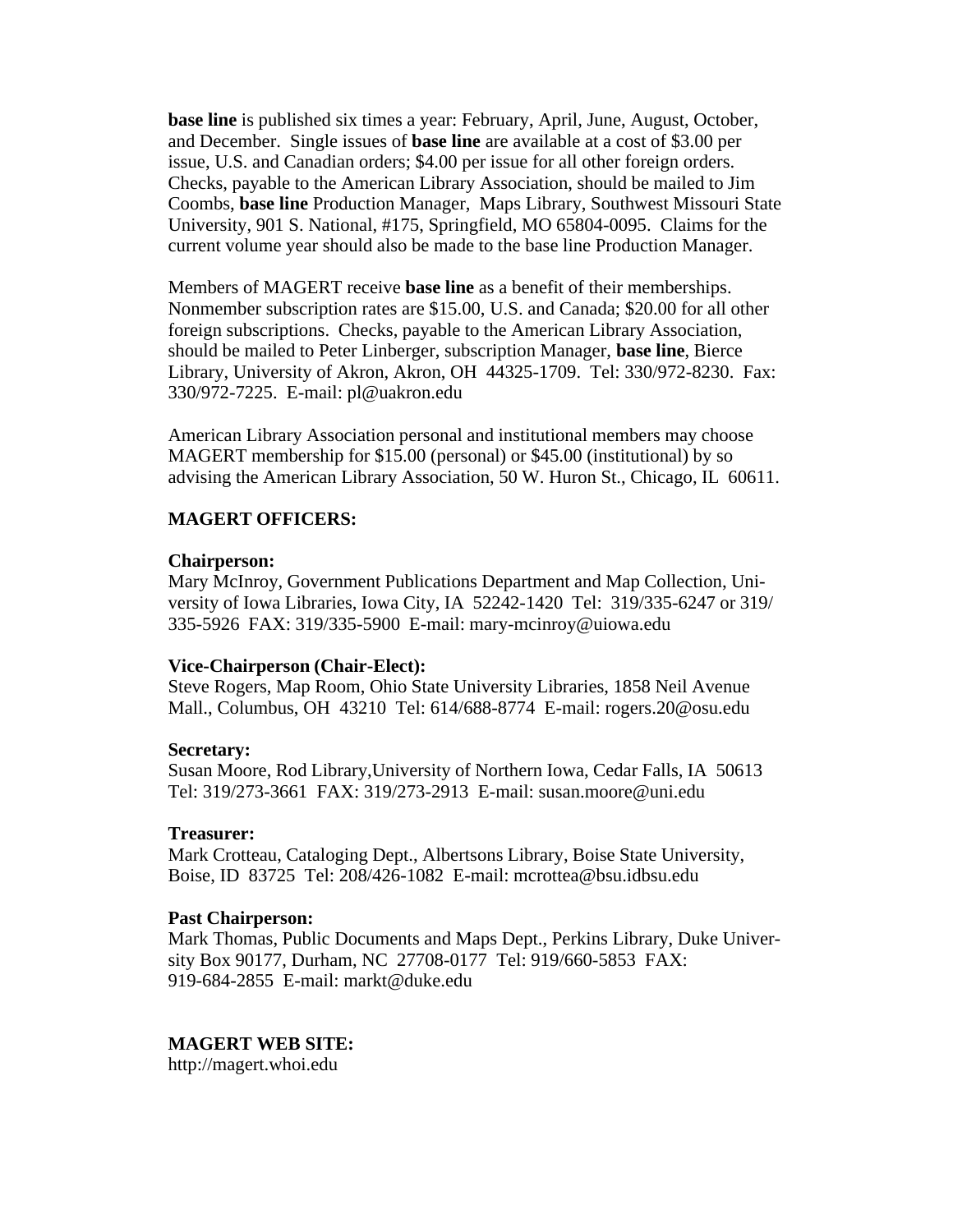# **FROM THE CHAIR Mary McInroy, University of Iowa**

<span id="page-3-0"></span>MAGERT's midwinter conference activities went off without a hitch, other than the overly long search for a bottle opener at the Friday night reception. Approximately 30 people enjoyed the reception, and on behalf of MAGERT, I would like to thank our three sponsors for their financial contributions to the reception: ProQuest (Digital Sanborn Maps), Gaylord Brothers, and the Philadelphia Print Shop.

At the reception, the Print Shop's Jane Mebus distributed a bibliography she had put together on maps available at the Print Shop dealing with the "Canadian– U.S. Border in the East: from 1760 to 1860." A small group of us were able to see those and other maps and prints when we took a field trip to the Print Shop on Monday. I'd like to personally thank Jane Mebus for her help in making the "local" aspects of the conference so enjoyable, for allowing us to visit the Philadelphia Print Shop after hours, and for giving us such a good restaurant recommendation for that same evening.



Most meetings were well-attended, and the ones I sat in on were energetic as well as educational. Minutes from these various meetings and discussion groups begin appearing in this issue of *base line* and will continue in following issues.

I'm pleased to announce that John A. Olson, the Maps/GIS Librarian at Syracuse University, will be a new MAGERT representative to the Cartographic Users Advisory Council (CUAC), beginning after the May 2003 CUAC meeting. John will replace Mike Furlough, Director of the Geospatial and Statistical Data Center at the University of Virginia. Mike, the current co-Chair of CUAC, is rotating off the group after three years of hard work and solid representation for MAGERT. Thank you, Mike.

With 2003 midwinter barely behind us, we are finalizing plans for the annual conference in Toronto. Although the MAGERT schedule is unofficial as I write, we once again plan to hold our reception on the Friday evening before conference meetings begin in earnest. Please check *base line* issues for further information on the Toronto conference. I hope to see as many of you there as possible.

# **FROM THE EDITOR Mark Thomas, Duke University**

Coming fast on the heels of the ALA Midwinter Meetings in Philadelphia, we don't have a big issue of *base line* for you this month, but we hope we make base line 24(1): 4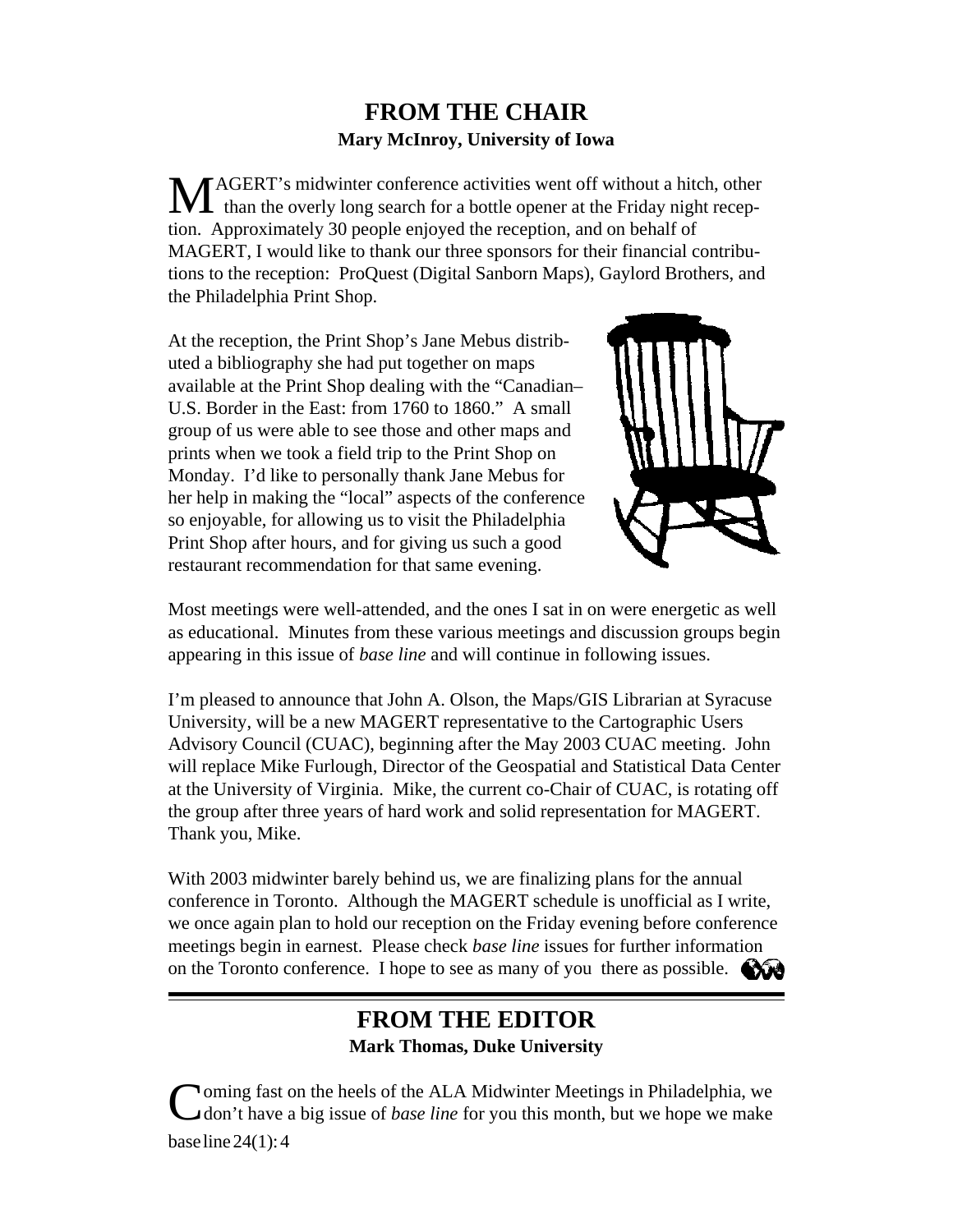<span id="page-4-0"></span>up for it in quality. We have some important reminders regarding travel from the U.S. to Canada for those of you planning on attending the Toronto conference in June and an article on historic map bibliographies available from the Stony Brook website. Then, as always, info on some great new maps. We begin our Philadelphia coverage with minutes from Executive Board I in this issue, and will continue in April with more minutes and photos, as well as in-depth reports in "On the Cataloging/Cataloguing Front."

# **This spring, be sure to vote in the ALA elections, in particular for your MAGERT officers!**

# **TRAVEL TIPS 2003 ALA ANNUAL CONFERENCE IN TORONTO**

If you're a U.S. citizen planning on **Passport:** While a passport is not<br>traveling to Toronto for the joint legally required for a U.S. citizen to f you're a U.S. citizen planning on **Passport:** While a passport is not ALA/CLA Annual Conference in June enter Canada—an official copy of a<br>(the  $19<sup>t h</sup>$  through  $25<sup>th</sup>$ ), ALA has come birth certificate plus a photo I.D. is a up with a few travel tips regarding alternative for U.S.-born citizens; crossing the border. The Association naturalization certificates plus a photo has published these suggestions in I.D. for naturalized citizens; and an several places. alien-registration card for permanent

- For those of you attended the [http://www.usps.com/common/](http://www.usps.com/common/passport) Midwinter Meeting in Philadelphia passport/ (and took the program home with http://travel.state.gov/ you), the same information was passport services.html published on p. 32 of the program. They emphasize the need to apply
- Also, more tips were published in last September's *American* **Goods and Services Tax (GST):**

are neither complete nor authoritative. use official Canadian government Refer to the sources above for more<br>details and to pertinent U.S. and<br>services that help you get the reba Canadian government documentation will charge a service charge. for official regulations.

birth certificate plus a photo I.D. is an residents who are not citizens—**a**  At the ALA web site is a "General **passport is very highly recommended** Info" page relating to the Toronto **by ALA** to expedite return to the U.S. [Conference: http://www.ala.org/](http://www.ala.org/events/annual2003/generalinfo.html) For information on obtaining a U.S. events/annual2003/generalinfo.html passport, see the following web sites: early.

*Libraries*, pp. 8-9. (Hope you Foreign visitors to Canada can apply weren't too anxious to recycle it!) for a rebate on the seven percent GST paid on accommodation up to 30 nights Below are some highlights for the and on goods purchased in Canada and convenience of U.S. citizens, but they exported within 60 days. It's best to exported within 60 days. It's best to services that help you get the rebate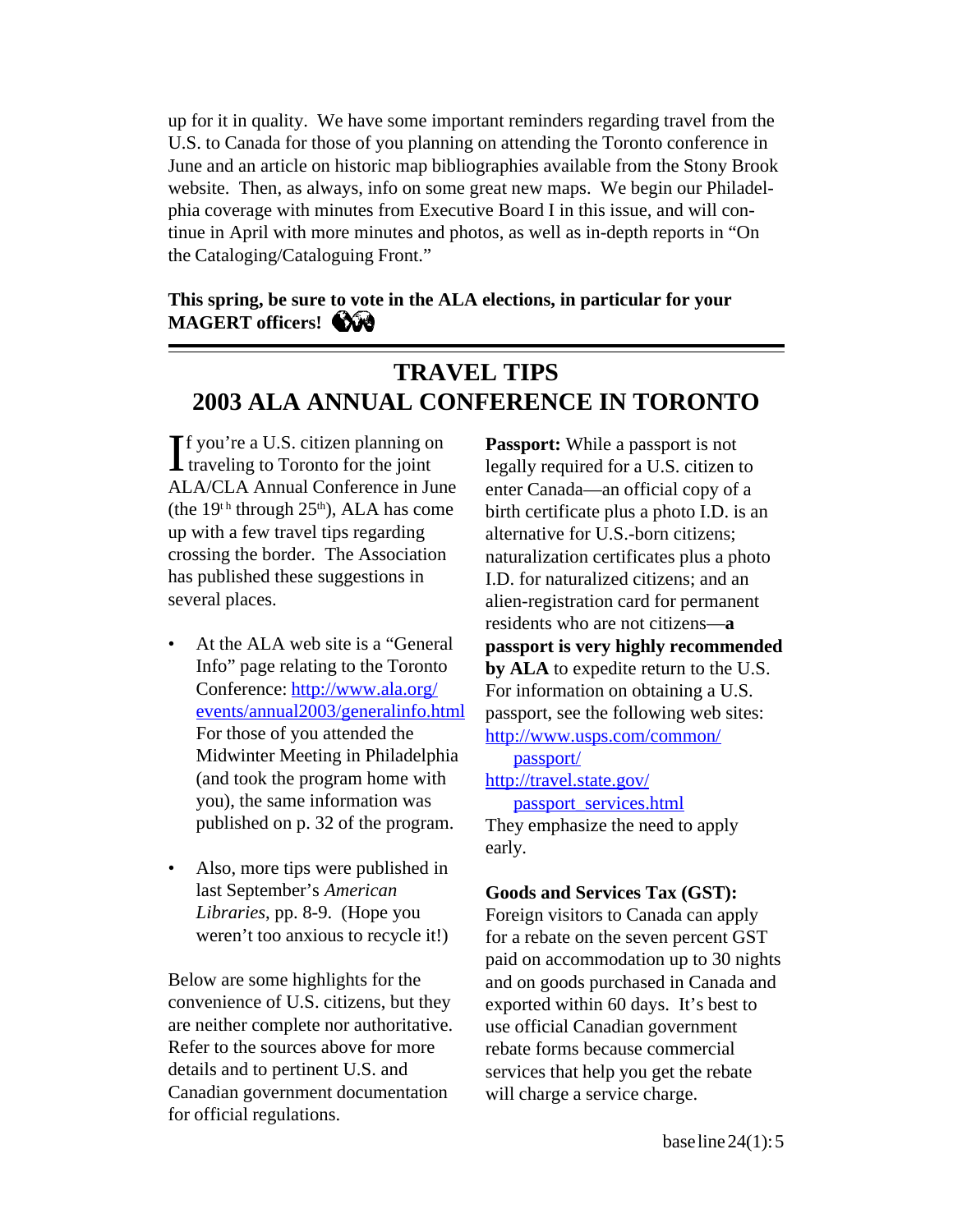Canadian Customs and Revenue Agency: <http://www.ccra-adrc.gc.ca/visitors/>or 800-668-4748

**Duty-free merchandise:** U.S. citizens who have been out of the country at least 48 hours are allowed to bring back US\$400 in merchandise duty-free every 30 days (\$200 for a stay abroad of less than 48 hours). Cuban and Iranian products are prohibited, as well as certain foodstuffs, while U.S. manufactured products and original handmade crafts and works of art are duty-free. Receipts may be needed.

For specifics on U.S. Customs regulations, call 905-676-2606

#### **Taking personal property into**

**Canada:** To eliminate questions regarding where you purchased cameras, computers, and other such equipment, you should have them registered with U.S. Customs before leaving the U.S.

**U.S. and Canadian dollars:** ALA Registration fees will be U.S. dollars (US\$). If paying cash on-site in the ALA registration area in Toronto with US\$, then US\$ will be returned as change. If paying cash with Canadian dollars (CDN\$), then change will be in CDN\$. Certain conference fees will quoted in US\$ and change given only in US\$. Hotel rates will be quoted in CDN\$.

**Conference mechanics:** There will be only one Opening General Session, but two separate President's Programs and separate governance-type meetings for ALA and CLA. " Programs and other

events will be held jointly." There will be a shuttle service, as usual, between conference hotels and the convention center.

**Playing it cool at the border:** When Canadian Immigration asks you why you're coming to the country, you should say you're coming to attend the joint American Library Association / Canadian Librarian Association Annual Conference. *Under no circumstances should you tell Immigration that you are entering the country to work.* 

**Questions?:** Call ALA Conference Services at 800-545-2433, ext. 3277 or confs@ala.org

## **Border Indicent:**

Thanks to Dan Seldin, of Indiana University, for this one: Many years ago the Special Libraries Association held a conference in Toronto. It was at the time of the Patty Hearst kidnaping at the hands of the Symbionese Liberation Army. One librarian (not Dan!) was driving across the border to the conference and was questioned by Canadian Immigration officials:

Official – What is the purpose of your visit to Canada?

Librarian – I'm attending an SLA meeting in Toronto.

Official – Sir, please pull your car over there and step out.

*Moral:* Don't use initialisms!

Also, this editor can attest to the fact that if you drive across the Canadian border in a 1970 Volkswagen Beetle with Texas plates, do expect delays!



base line 24(1): 6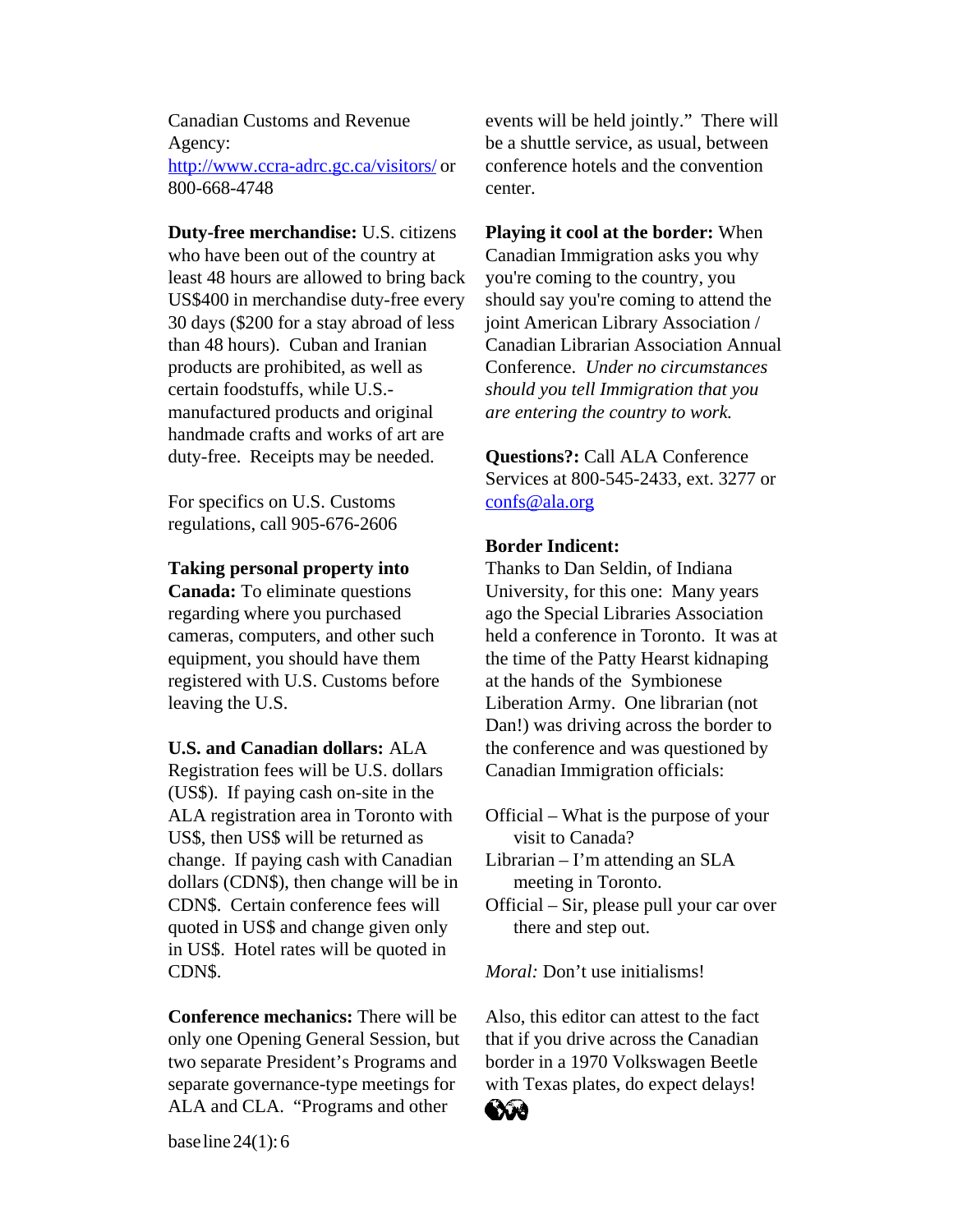# **EXECUTIVE BOARD I MINUTES ALA Midwinter Meetings, Philadelphia Saturday, January 25, 2003**

The minutes from the annual confer-

nating Assembly included the selection Small Map Collections<sup>7</sup> before the<br>of two representatives to the committee annual conference. The Association of of two representatives to the committee annual conference. The Association<br>that will determine the tracks for the Library Collections and Technical that will determine the tracks for the Library Collections and Technical<br>2005 annual conference Chris Kollen Services (ALCTS) is investigating the 2005 annual conference. Chris Kollen is one of the two representatives from possibility of changing their discussion the Round Tables to the committee for groups into interest groups. This could<br>the 2004 conference so MAGERT was have an impact on the joint Map Catathe  $2004$  conference, so MAGERT was not eligible to have a representative on the 2005 committee. The Assembly selected someone from the Round<br>Tables to facilitate the meetings instead chair/chair-elect and secretary. The Tables to facilitate the meetings instead of a staff member of ALA. Education Committee has been consid-

(APA) of ALA is working on develop-<br>ing voluntary certification programs for ber of the committee is working on ing voluntary certification programs for individuals who have reached an creating a web page that would link to<br>advanced level of competency in an the map collections that have a The first certification program will be GeoTech Committee shared the e<br>the Certified Public Library Administerion comments from their annual the Certified Public Library Adminis-<br>trator program More information on program in Atlanta. The committee trator program. More information on program in Atlanta. The committee<br>the programs can be found on the ALA- will use the results to plan for future the programs can be found on the ALA-<br>APA website  $\frac{h_{\text{th}}}{h_{\text{th}}}}$  (http://www.ala-ana.org) programs, one of which will be on data APA website  $(\frac{http://www.ala-apa.org}{http://www.ala-apa.org})$ . programs, one of which will be on d<br>The other major focus of the APA is acquisition policies and issues. The The other major focus of the APA is acquisition policies and issues. The salaries and nav equity An issue that GeoTech Committee is also doing a salaries and pay equity. An issue that GeoTech Committee is also doing a<br>generated a lot of discussion was the survey to determine interest in sharing generated a lot of discussion was the survey to determine interest in sh<br>tonic of who speaks for ALA Much of non-copyrighted geospatial data. topic of who speaks for ALA. Much of non-copyrighted geospatial data.<br>the concern from ALA stems from the Wangyal Shawa has been selected to the concern from ALA stems from the organization (according to the U.S. Internal Revenue Code) and thus it is discusses licensing geographic data and

<span id="page-6-0"></span>The meeting was called to order at restricted legally in what statements it<br>
can make. More information is on the<br>
SBBT website (http://libr.org/SBBT) SRRT website [\(http://libr.org/SRRT/\)](http://libr.org/SRRT/) 

ence in Chicago were approved as There are several issues for the compublished in *base line*. mittees to address during the conference. The Publications Committee will Issues from the Round Table Coordi-<br>
mating Assembly included the selection<br>
Small Map Collections'' before the ering its next project and may work on The Allied Professional Association a paper on map reference sources for<br>(APA) of ALA is working on develop-<br>non-map reference librarians. A memadvanced level of competency in an the map collections that have a<br>area of specialization in a library field MAGERT member working there. The area of specialization in a library field. MAGERT member working there. The<br>The first certification program will be GeoTech Committee shared the evaluafact that it is a  $501(c)3$  non-profit<br>organization (according to the U.S. Research Council's committee that loging Discussion Group. The Nominating Committee will be finalizing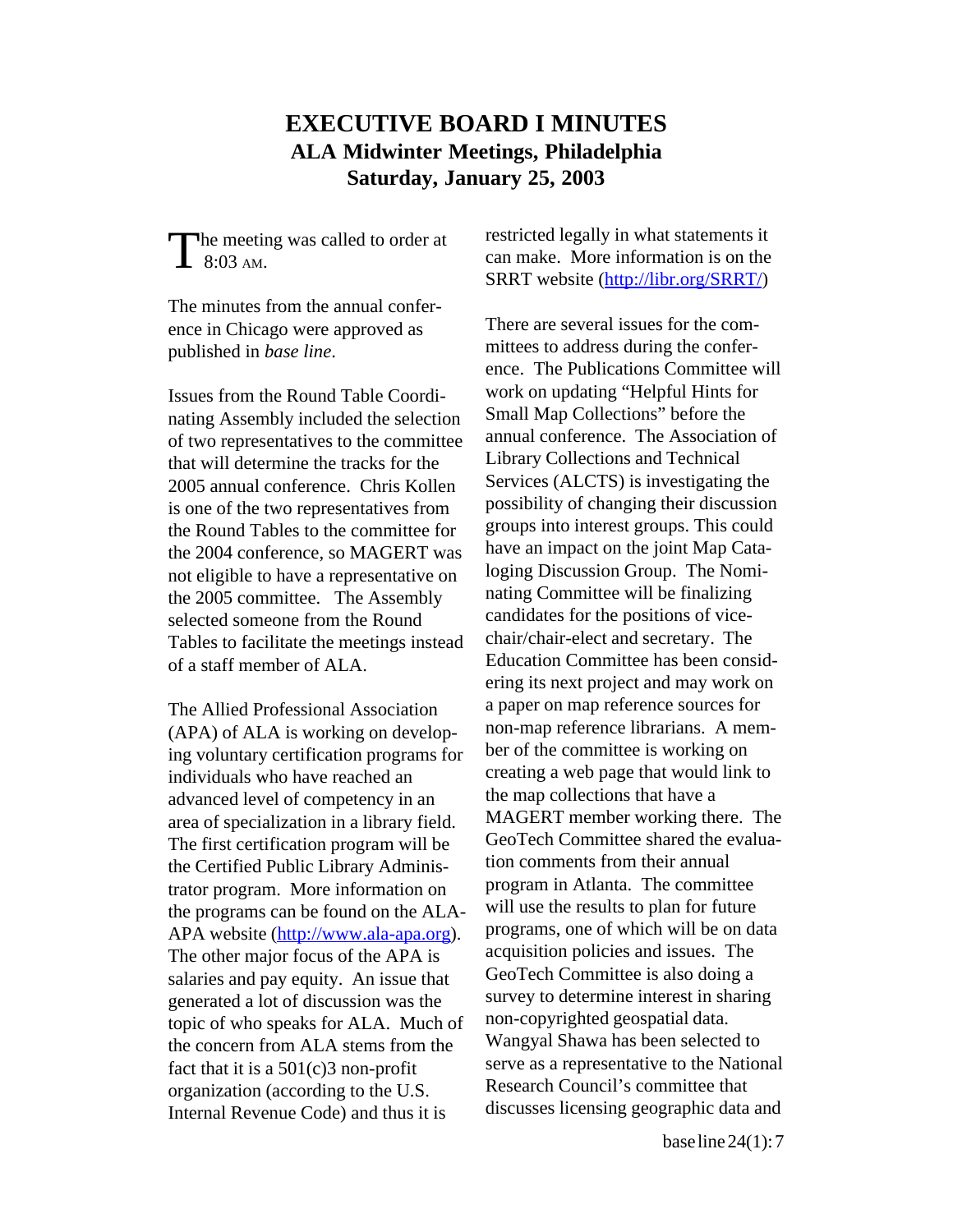<span id="page-7-0"></span>services. The GIS Discussion Group meeting at this conference will start at 9:00 AM and not 8:30 AM. as stated in the program

There was no old business.

New business for this conference include MAGERT's need for a new representative to Cartographic Users Advisory Council to replace Mike Furlough. Volunteers will be solicited at midwinter. There are some questions as to what the future could be for the Small Map Collection Discussion Group. The group has been searching for an identity and focus.

For the annual conference in Toronto it is strongly encouraged that people travel with a passport to expedite returning to the United States. There are plans being developed for a joint reception with the Association of Canadian Map Libraries and Archives.

At the GODORT steering committee, it was announced that their membership is under 900. The membership seems to be running into demographic and reorganization pressures.

The treasurer pro tem reported that he found the Financial Planning Seminar held on Friday by ALA's Budget Analysis and Review Committee (BARC) to be very worthwhile. This session—geared to treasurers and chairs and usually offered at Midwinter meetings—reviews ALA's financial structure and helps to explain and interpret the monthly financial reports received throughout the year by the round tables and divisions.

The meeting adjourned at 9:00 AM.

Respectfully submitted,

Susan Moore, Secretary **Core** 

# **MAP BIBLIOGRAPHIES FROM STONY BROOK UNIVERSITY by David Y. Allen, Stony Brook University**

The libraries at Stony Brook Univer-<br>sity have made available on the agement program EndNote. The<br>Web searchable bibliographies with bibliographies vary considerably in Web searchable bibliographies with bibliographies vary considerably in<br>references to over 5000 maps of New format as well as in the amount of references to over 5000 maps of New format, as well as in the amount of York State and the Northeast. A list of information presented in individual York State and the Northeast. A list of information presented in individual the bibliographies and information on ecords, and in the extent to which t [http://www.sunysb.edu/libmap/bibs.htm.](http://www.sunysb.edu/libmap/bibs.htm) tions.

I have made these bibliographies To further complicate matters, the available with some hesitation. None software used to search and display available with some hesitation. None software used to search and display the of them are in their final form. They bibliographies on the Web (Reference of them are in their final form. They bibliographies on the Web (Reference were put together over a period of years Web Poster) is considerably less than

agement program EndNote. The the bibliographies and information on records, and in the extent to which they<br>how to search them can be found at:<br>adhere to standard cataloging convenadhere to standard cataloging conven-

Web Poster) is considerably less than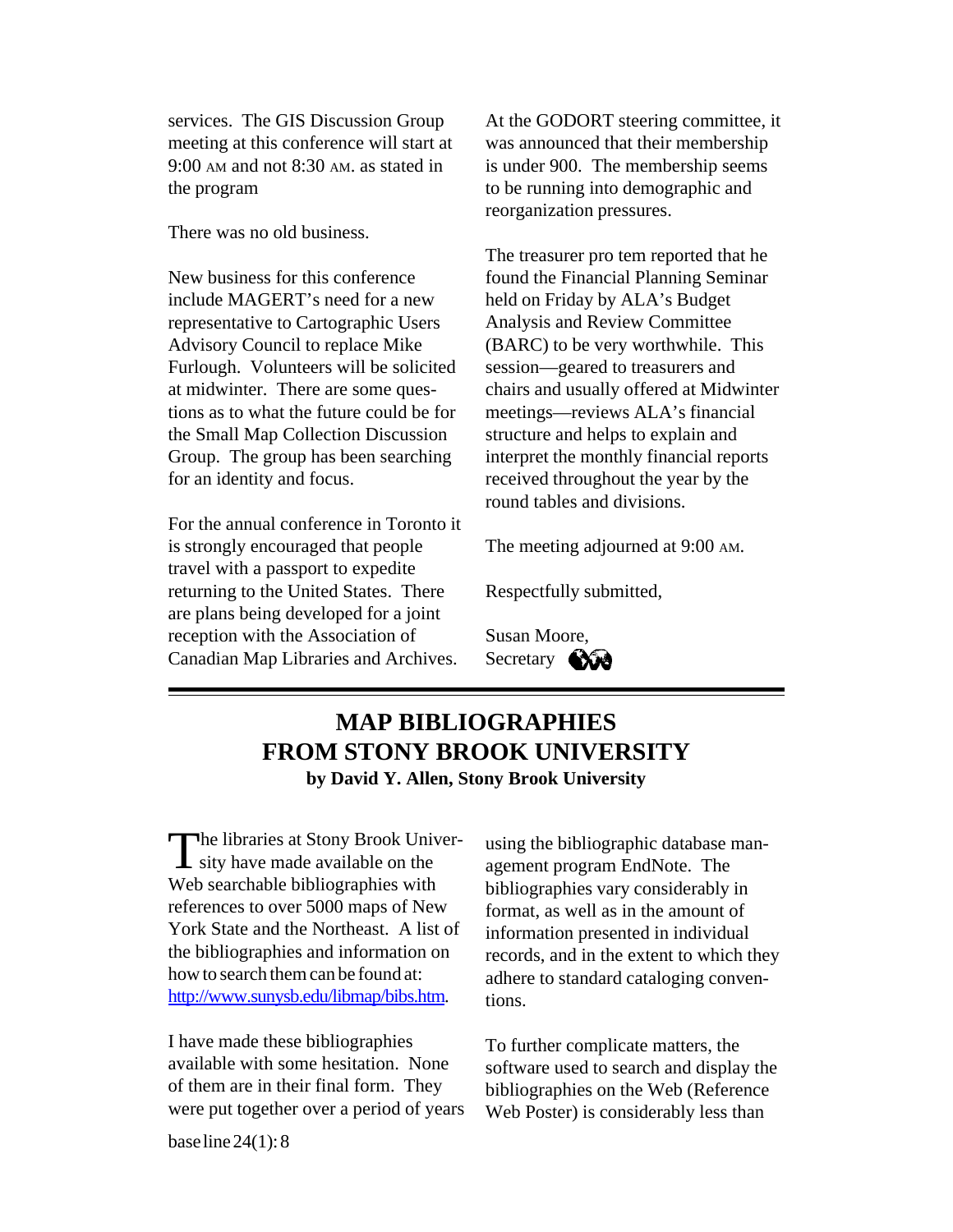perfect. It is erratic in the way it indexes and displays fields that contain unusual characters, and it sports a number of other quirks and glitches.

In spite of all the problems I decided it would be worthwhile to make the bibliographies available to the public. Most of the maps listed in them are uncataloged, and consequently the bibliographies contain much information that is not otherwise easily accessible. In spite of the problems with Reference Web Poster, it does succeed in searching and displaying all records. I get best results by using the options to "search all indexed fields" or "search all non-indexed fields" from the dropdown menu. One nice feature of the program is that it allows you to search the bibliographies individually or as a group. Because the bibliographies vary in structure and content, and list materials in a variety of locations, it is usually best to search them individually after reading the descriptions of what they cover.

A brief description of the content of the bibliographies is contained on the Web page referenced above. Cartographic professionals may be interested in the more detailed description that follows.

The most ambitious and carefully done of the bibliographies is a database of New York State maps, most of which were created before 1830 (nysmaps.enl). Although incomplete and somewhat uneven, this bibliography does make an effort to describe the maps in detail using conventions derived from standard cataloging practices. It includes extensive notes and descriptive annotations, and pro-

vides subject access through standardized keywords, which are mostly derived from Library of Congress subject headings. The bibliography describes maps held by many libraries, and includes a large number of unique manuscript maps. Multiple holdings are often indicated for printed maps, although the bibliography does not attempt to be a complete union list. Information is also provided about the availability of facsimilies of rare maps, and about books that describe them. Clickable URLs are also included for most maps that can be found on the Internet. The bibliography should be of use to people in states adjacent to New York, since it includes maps that show the borders of New York with other states , and regional maps that include New York State.

The bibliography of early maps of New York State is complemented by a less elaborate bibliography that lists the maps of New York in the Dept. of Special Collections at Stony Brook University (this is "Specmaps.enl). This list is made up primarily of maps published between 1830 and 1940, which constitutes the strongest area of coverage in our historic map collection. Taken together, the two bibliographies provide access to many of the most of the important maps of New York State published from early colonial times to the middle of the twentieth century.

Another bibliography (Digimaps.enl) is a collection of links to digital images of maps of New York State. This bibliography is a searchable version the popular "New York State Map Pathfinder," which is the most heavily used part of the Map Collection Web site at Stony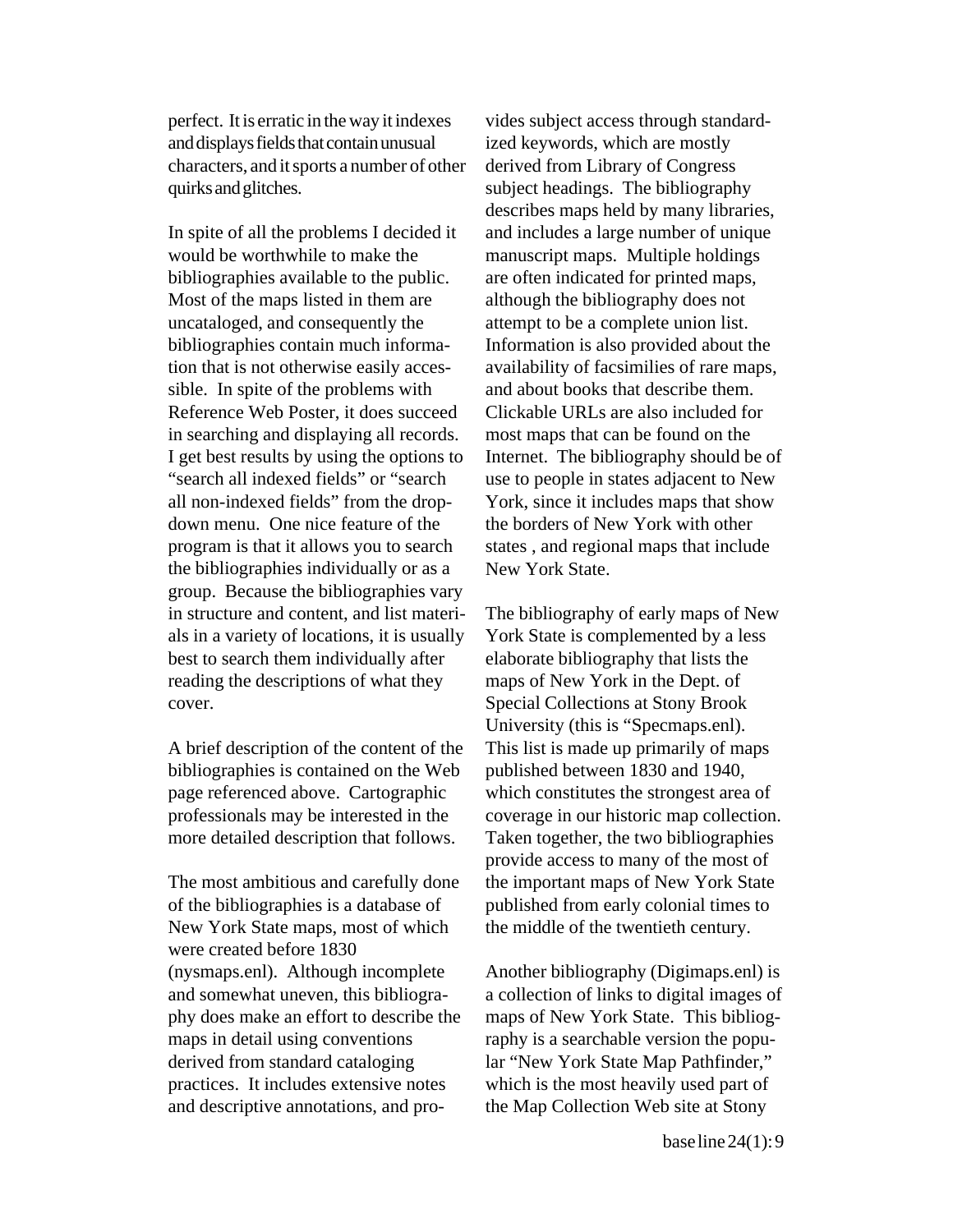<span id="page-9-0"></span>Brook University. As the number of items listed on the New York State Map Pathfinder has increased to several hundred, the addition of a search engine should be welcomed by many.

Finally, the site contains two specialized bibliographies that might form the core of future cooperative projects. One of these is a list of maps found in the publications of the New York State Legislature (Docmaps.enl). Although it omits maps from the many volumes not available at Stony Brook University, it includes more than 2000 maps published in New York State legislative documents prior to 1940. It is hoped that one or more New York State libraries will complete the list by including maps in volumes missing at

Stony Brook. These maps would be good candidates for state-funded preservation or digitization projects.

A similar checklist includes all of the soil maps published prior to 1950 in Stony Brook's nationwide collection of soil surveys (Soils.enl). Although our collection is by no means complete, it includes 1,492 maps. The maps covering New England, New York, and the Middle Atlantic States are being deacidified and encapsulated as part of a state-funded preservation project. Here, too, other libraries might want to consider adding their holdings to the list and participating in grant proposals for cooperative preservation or digitization projects.



# **WELCOME NEW MAGERT MEMBERS!**

Please note an error in the New Member listing in the last issue of *base line*   $\Gamma$  (December 2002). It stated that the persons listed represented new members through July 2002, but actually they represented new members through September 2002. We apologize for any confusion. Please contact the Editor or the Chair of the Membership Committee if you're a new member and aren't mentioned in this column, so we can check our records and correct any error.

MAGERT wishes to extend a welcome to the following new members through November of 2002. We hope their association with us and with map librarianship is long and fruitful, and we welcome them to become actively involved with the Round Table.

| Lisa Autio        | Barbara Eales          | Caroline Gilson |
|-------------------|------------------------|-----------------|
| West Salem, WI    | Oxnard, CA             | Terre Haute, IN |
| Carol-Mae Campion | Patricia Ann Duplantis | Anne Murphy     |
| Scranton, PA      | Silver Spring, MD      | Oak Harbor, WA  |
| Carlos Diaz       |                        |                 |

base line 24(1): 10

Olympia, WA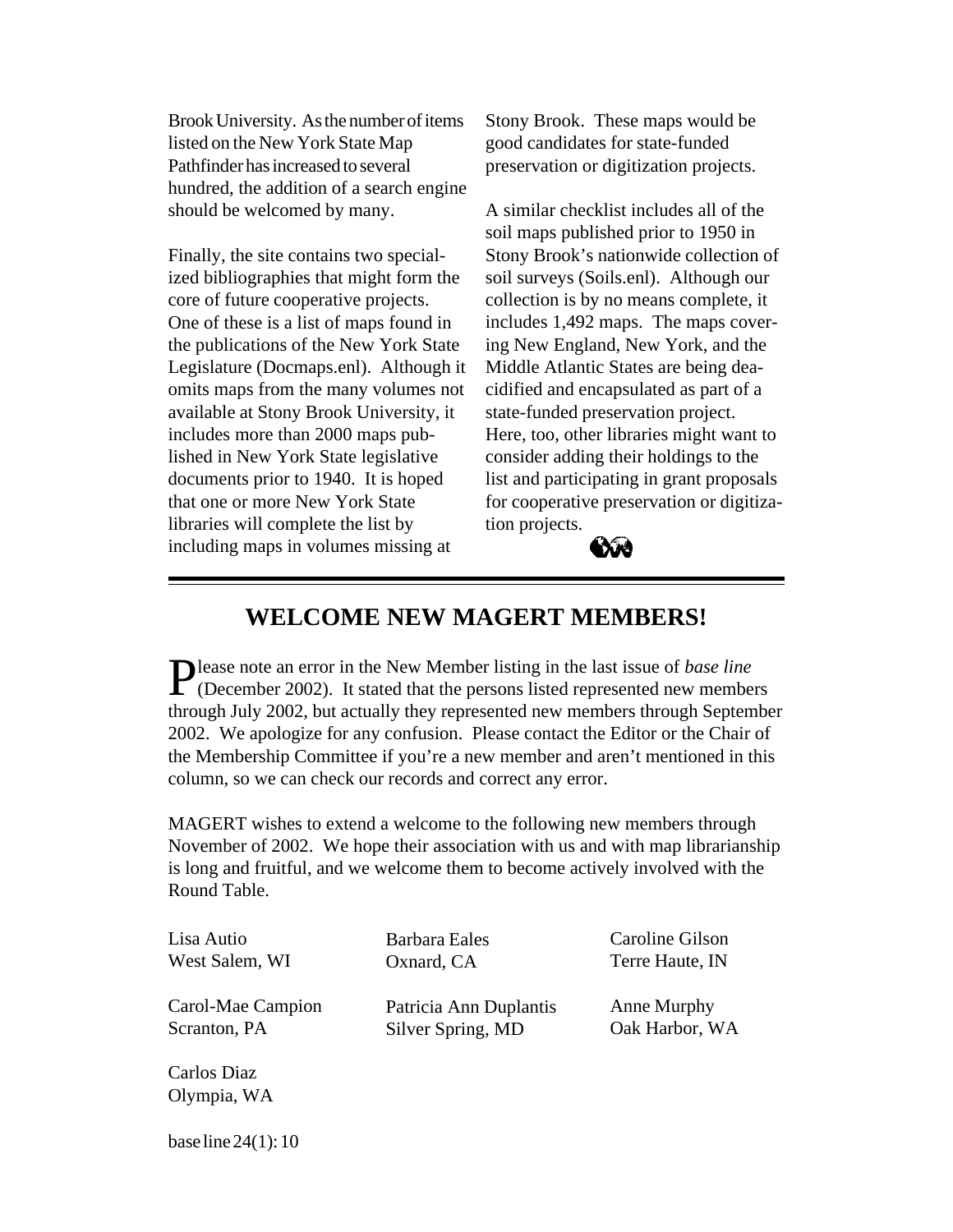# **NEW BOOKS AND MAPS Fred Musto, Yale University**

Tn the October 2002 "New Maps"  $\blacktriangle$  column I mentioned the scarcity of bombs start falling.) maps of Iraq. But as expected, interest in that area is peaking and several new ITMB is also promising a new map of Hungarian publisher GiziMap has indicate that their map is being develissued a new detailed general map of oped by Karto Atelier, so it's probably *Iraq* at 1:1.75M, with relief shown by essentially the same as the item from elevation tinting and spot heights, and Omni and MapLink. ITMB quickly with good physical feature detail. sold out the first edition of their *Iraq* Locations of archaeological sites are map and have gone back for a larger highlighted, and various categories of second printing. For the  $2<sup>nd</sup>$  edition, roads, with distance points, as well as according to their newsletter, they sive index of place names is also included on the front of the map. The Joe Kerski, who keeps folks on MAPS-28 x 26" map sells for \$8.95 from L updated with the latest news from

The lack of a map of Baghdad has been The large  $(34 \times 60)$ " sheet includes a met by a new item from Swiss pub-<br>
1:2M map of Iraq and portions of<br>
lisher Karto Atelier and Omni Re-<br>
surrounding countries, with eight lisher Karto Atelier and Omni Resurrounding countries, with eight inset<br>sources. Baghdad & Environs is two-<br>mans on such topics as Holy Sites. sided, 36 x 26" sheet with the main Kurdish Region, Power Infrastructure, one side. The reverse contains a 1:9K given was 114341, and Mr. Kerski enlargement of the city center, a map of indicated a price of \$10, but at the time the area around the capital, and inset of this writing I couldn't find this item maps of the "No Fly Zones" and loca- on the NIMA or USGS web sites, and I tions of U.S. bases in the region. The don't know if it will be a depository urban detail is not great, as few streets item. However, if you can't wait, it's are named, but many government listed on the East View Cartographic buildings are identified as well as a few site (with a rather poor illustration) for odd inclusions like night clubs. It's a pricey \$49.95 listed for \$11.95 at Omni. <http://www.cartographic.com.>

<span id="page-10-0"></span>**New Maps <http://www.omnimap.com>** (The detail of the map that's displayed on both the Omni and MapLink web sites identifies the **Iraq Once More location of "Saddam Hussein's Bunker** & Command Headquarters" so I doubt that will be the first place he'll go if

maps have recently appeared. Baghdad, due out in February, but they essentially the same as the item from railways, pipelines, administrative "have updated the map somewhat—but boundaries, etc. are shown. An exten-<br>difficult to do with a country like Iraq."

Omni or Map Link. USGS, recently announced that NIMA had released an *Iraq Planning Map*. maps on such topics as Holy Sites, 1:25K map of Baghdad and an index on and the Oil Industry. The stock number

base line 24(1): 11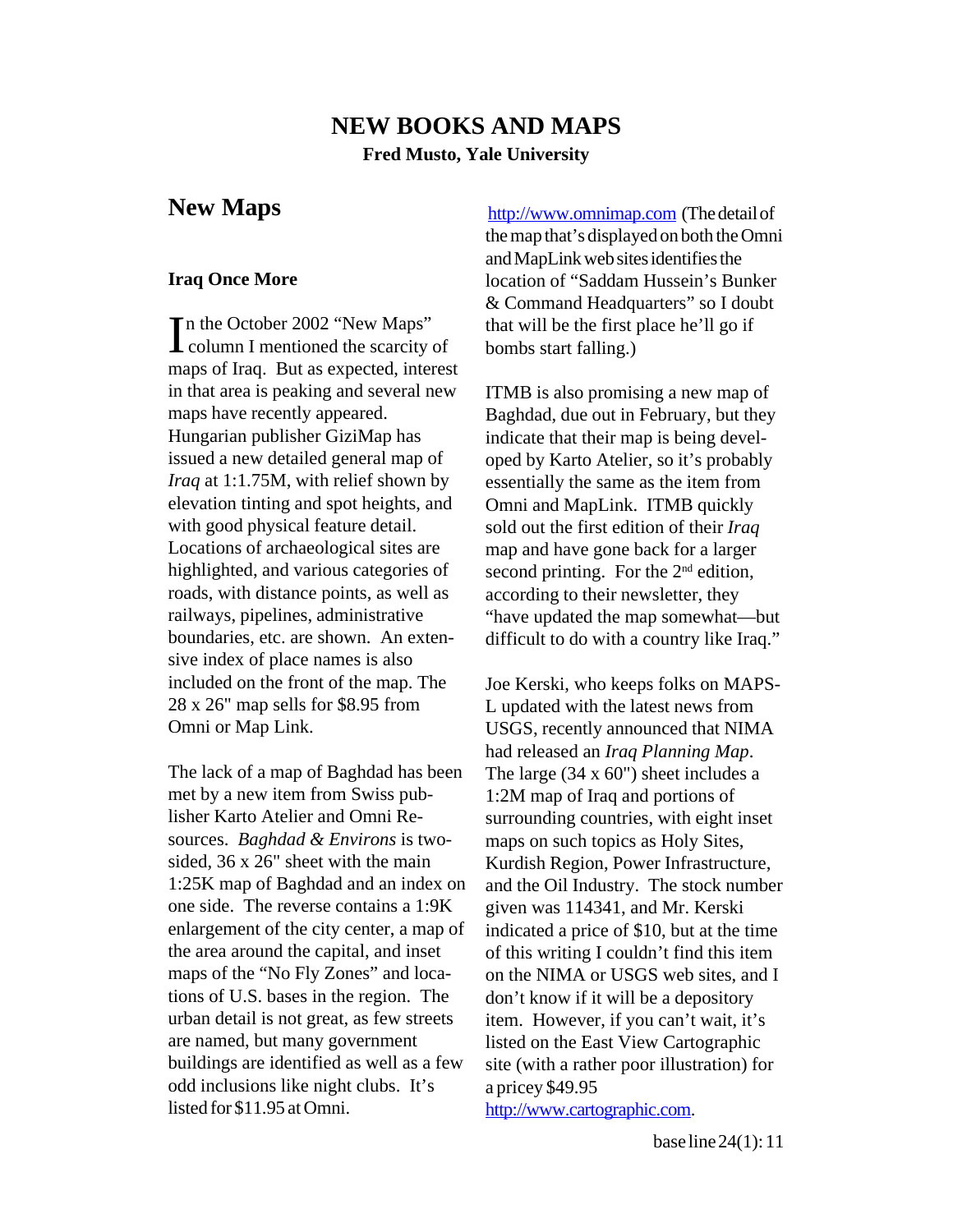maps of some other countries in the since a new map of Turkey also represence in the tiny nation of Qatar, and and very attractive production with<br>an invasion of Iraq would probably several informative inset maps.) At an invasion of Iraq would probably<br>
come through Kuwait Geoprojects a this time the Yemen map wasn't listed come through Kuwait. Geoprojects, a this time the Yemen map wasn't listed<br>British firm that specializes in maps of on the CIA web site, so no price infor-British firm that specializes in maps of on the CIA web site, so no price information the Middle East has been publishing mation was available, but it may be the Middle East, has been publishing has recently issued updated editions. is not a depository. (GeoCenter has it Their double-sided man of *Ogtar*, now listed on their web site for 29.) Oddly Their double-sided map of *Qatar*, now in its third edition, at  $1:270\overline{K}$  and 30.5 enough, an image of the map is avail-<br>x 17" includes an indexed map of the able at LC's American Memory web capital of Doha. Their 2002 *Kuwait* is done at a 1:500K scale, measures  $36 x$  http://memory.loc.gov/ammem/gmdhtml/<br>35" and has an inset man of Kuwait gnrlmapPlaces02.html#bottom. 35", and has an inset map of Kuwait City and index on the reverse. Both maps retail for \$15.95 from Omni or ITMB also has a new map of Yemen, Map Link.  $j$ ust released in January. The 1:1.4M

tory items, but I usually don't give on a 27 x 38" sheet, with inset plans for<br>them a second thought when we receive the Sana'a, the capital, and Aden. It's them a second thought when we receive the Sana'a, the capital, and Aden. It<br>a shipment. However I was intrigued available for \$11.95 from MapLink. a shipment. However I was intrigued available for \$11.95 from MapLink.<br>by a new man of Yemen, dated 10/02 And Berndston & Berndtson published by a new map of Yemen, dated  $10/02$ , And Berndston & Berndtson published<br>that just arrived It's very different in a handy laminated map of the country that just arrived. It's very different in a handy laminated map of the countr<br>format from the usual CIA product in in 1996. It includes maps of central format from the usual CIA product in in 1996. It includes maps of central<br>both size and content. The large  $27 \times$  Yemen at 1:1M, the island of Soqotra both size and content. The large  $27 \times$ 39" sheet contains a nice 21 x 20" map of Yemen (with a background from satellite imagery); six smaller inset maps showing such things as "Distribution of Ethno-religious Groups and Key Tribal Areas," population density, economic activity, and land use; a **Peru**  "Factoids" box; and a brief timeline of "Important Events from 1959 to "Important Events from 1959 to Getting back to the western hemi-<br>Present." Containing Section 1959 to Getting back to the western hemi-

uct or an example of a new style of small local publisher that specializes in base line 24(1): 12

It's probably worthwhile to acquire mapping to come. (It may be the latter, region. There's a large U.S. military cently arrived—another large,  $27 \times 39$ ", presence in the tiny nation of Oatar and and very attractive production with maps of these countries for years, and obtainable through NTIS if your library<br>has recently issued undated editions is not a depository. (GeoCenter has it x 17", includes an indexed map of the able at LC's American Memory web<br>capital of Doba. Their 2002 Kuwait is site under "Map Collections: 1500-2002"

scale map, done in their usual style, is indexed, includes a glossary of Arabic **Yemen geographic terms**, and sells for \$8.95. About the only other fairly recent and  $\int_{0}^{\infty}$  from the CIA that come as deposi-<br>from the CIA that come as deposi-<br>issue from Freytag & Berndt, at 1:1.5M  $\sum$ 'm a fan of those neat little maps obtainable maps of Yemen are a 1997<br>from the CIA that come as denosi-<br>issue from Freytag & Berndt, at 1:1.5M at the same scale, South Yemen at 1:2.5M, and larger-scale plans of the cities of Al Hudayah, Sana, and Taizz. It lists for \$9.95 from Omni.

country that has been the subject of a It's not clear if this is a one-shot prod-<br>number of new maps. Lima 2000 is a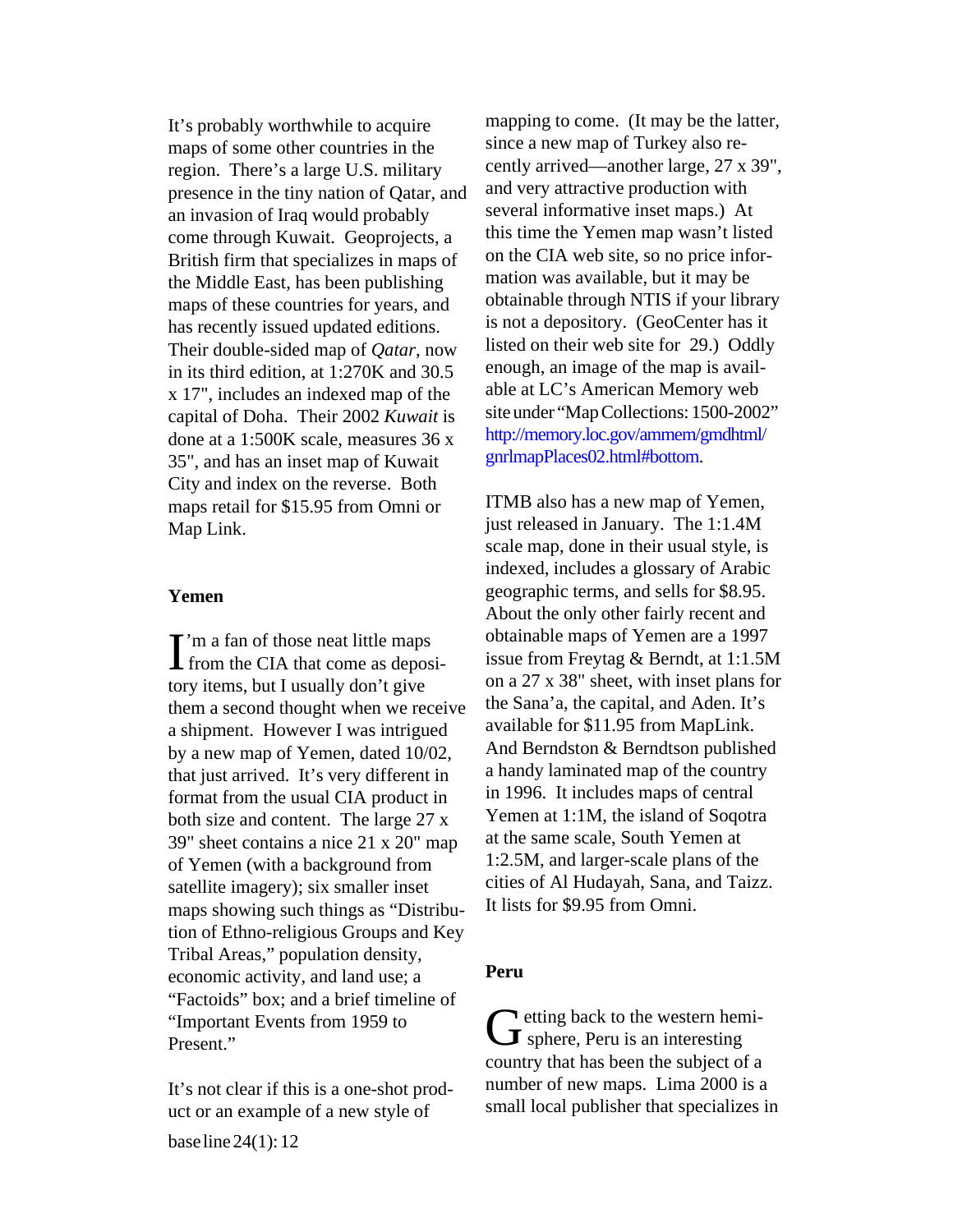maps of the capital, understandably heavy use, the bilingual map is printed 27 million population lives in Lima. information along the bottom, with various scales, and priced at \$9.95. are available from Omni for \$8.95 They also offer a recent  $(2000)$  and each. detailed 1:35.7K map of the city on a double-sided  $27 \times 38$ " sheet for \$14.95. Both are available from Map Link. **Silk Road** perhaps since nearly a third of Peru's They have just issued a good tourist map of the city, a 17 x 24" sheet at

But if it's detail you want, and money Lima maps on the library block, a four- new maps from Hungarian publisher sheet,  $1:12.5K$  model, also with shaded includes all of Iraq, the Persian Gulf, goes for a mere \$700 for the contoured Pakistan at a 1:3M scale. Relief is version or a piddling \$400 without the shown by elevation tinting and spot Resources, but you might be able to get as are various categories of roads. a cheaper price by ordering direct from Symbols highlight the Silk Route is not a concern, you could go for the 1:25K Lima Metropolitan Map, a full color shaded relief map on 2 sheets with a separate street index booklet for \$125. And if you wanted the biggest sheet, 1:17.8K shaded relief version can be had for \$225, or even an eightrelief and available with or without contour lines. "Updated annually" it lines. These prices are from Omni the company.

<http://www.lima2000.com.pe>

ITMB also has a decent map of Lima at a 1:13.5K scale, published in 2001, but it's less detailed (e.g., it doesn't show all the streets) and covers a smaller area than the Lima 2000 maps. More recently, they've issued a *Peru, South*  map of the southern part of the country at 1:1.5M, and a *Cuzco Region, Machu* sites, monuments, etc., are indicated by *Picchu, Peru* map that shows the area symbols, and the reverse has an index around the ancient Inca city at a 1:110K of localities which includes border scale. And Lima 2000 has a neat areas of the neighboring countries. The *Camino Inka/Inca Trail* topographic Silk Route led to what is now China's map that covers Machu Picchu and the Xinjiang province (officially Xinjiang Sacred Valley at 1:50K. Designed for Uygur Autonomous Region), an area

on tear-resistant paper and has tourist symbols indicating sites and services along the trail. All of the above maps

ut if it's detail you want, and money<br>
not a concern, you could go for the<br>  $\sum$  route from the Middle East across Central Asia and into China, has seen a revival of interest in recent years. The countries that the several routes passed through are covered in several excellent GiziMap. Silk Road Countries extends from the Caucasus region to India, and Iran, all the Central Asian Republics (except Kazakhstan), Afghanistan, and heights, terrain features are indicated, through the region, and a good index is included on the reverse of the 35 x 49" sheet.

> GiziMap's *Central Asia* is a similar map at 1:1.75M covering southern Kazakhstan, most of Turkmenistan, and the whole of Uzbekistan, Tajikistan, and Krygystan (your basic "stan" map). Numerous places of interest, religious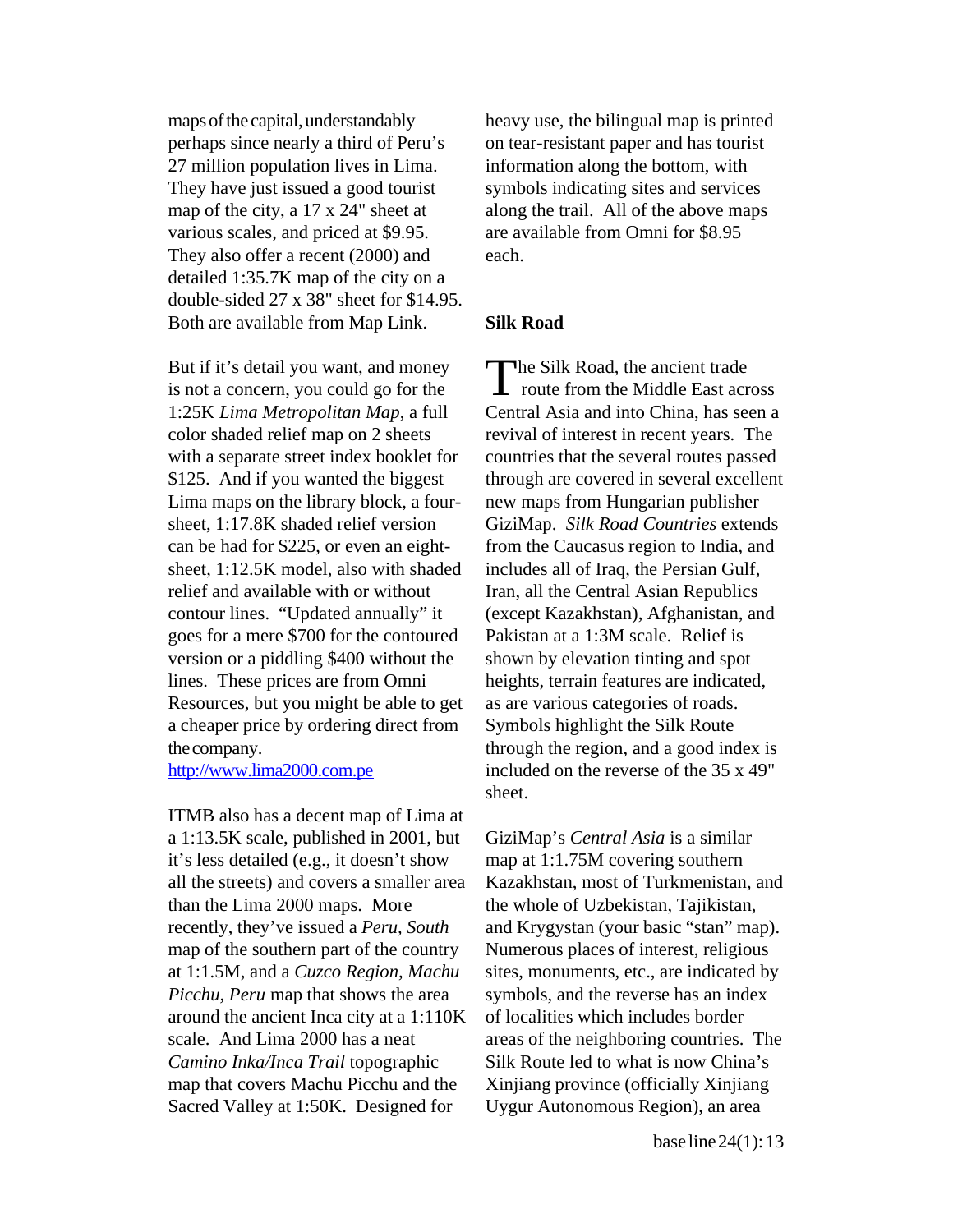included in *China Northwest*, a 1:2M maps, has added three new items to their<br>map that includes a number of land-<br>"Souvenir Series" The attractive birdsmap that includes a number of land-<br>marks and curiosities, from the Three<br> $\frac{1}{2}$  eve views of *Brooklyn* 1879 (by Curries) Tortoise Protection Area, as well as the *1875*, are printed in color, and measure many branches of the Silk Road. The about 13 x 19". The mans in the "Souve the *China Northwest* map that MapLink and are generally smaller in size than the markets under its own name, so if you more substantial "Collectors Series." All have that on hand you can pass on the of the 400 facsimiles in their catalog can<br>GiziMap version. All these maps sell be seen on their new web site although for around \$8.95 to \$10.95 from major items still have to be ordered by mail. vendors and are all worth acquiring. http://www.historicurbanplans.com

tion," besides updated political boundaries, is the addition of a "flags of the world" chart at the bottom. It retails for \$10 (\$8 at Amazon.com or B&N). just can't have too many world the new, 2<sup>nd</sup> edition, of *Tony* maps, there's a new one out. *The Hillerman's Indian Country*. The *Penguin Map of the World* is a nice *nicely drawn pictorial man uses are Penguin Map of the World* is a nice nicely drawn pictorial map uses appro-<br>1:35M folded map that opens to 27 x niceles it the icons to identify places 1:35M folded map that opens to  $27 \times$  priate little icons to identify places 47". It has clear and colorful cartogra-<br>featured in his fifteen novels. This phy and uses a "modified Gall's projec-<br>tion" centered on Greenwich and<br>published in 1998, and includes W Africa, so it looks a little different and *ing Wind* published in 2002. \$13.50<br>more politically correct than some other from Time Traveler Mans, which also more politically correct than some other from Time Traveler Maps, which also<br>world maps. Last issued in 1996, the produces some other interesting maps world maps. Last issued in 1996, the produces some other interesting maps<br>main change to this 2002 "New Edi-<br>of the Southwest http://www.mapz.com

National Geographic has just added several titles to its "Destination Map" series. Previously published maps focused on the major tourist cities, mainly in the U.S. and Europe, but these new titles range a little farther afield to locations in Africa. *Cairo, Tunis, Cape Town, Johannesburg,* and *Victoria Falls* are all priced at \$8.99.

Historic Urban Plans, producers of those

wonderful reproductions of city views and marks and curiosities, from the Three eye views of *Brooklyn*, 1879 (by Currier<br>Immortal Caves to the Huocheng and Ives) Aspen 1893 and San *Iose* and Ives), *Aspen, 1893*, and *San Jose*, many branches of the Silk Road. The about  $13 \times 19$ ". The maps in the "Souve-<br>map bears a suspicious resemblance to in Series" are issued on text-weight paper map bears a suspicious resemblance to nir Series" are issued on text-weight paper<br>the *China Northwest* map that MapLink and are generally smaller in size than the more substantial "Collectors Series." All be seen on their new web site, although

Fans of mystery writer Tony Hillerman, **Briefly Noted whose novels are set around the Na-** $\int \int$  f you're one of those who think you area of the Southwest, will appreciate<br>just can't have too many world the new,  $2^{nd}$  edition, of Tony vaho reservation in the "Four Corners" featured in his fifteen novels. This published in 1998, and includes *Wail*of the Southwest <http://www.mapz.com> [Editor's note: this link wasn't working when this issue of *base line* was compiled.]

> *A Magyar Koztarsasag kozigazgatasi terkepe / Administrative Map of the Republic of Hungary,* a 1:555K map published by Cartographia of Budapest in 2002, replaces the 1:500K,  $7<sup>th</sup>$  edition which was issued in 2000. The 35 x 24" folded map is available from GeoCenter for 12. <http://www.geokatalog.de>

> And even though this issue won't arrive in your mailboxes until well after

base line 24(1): 14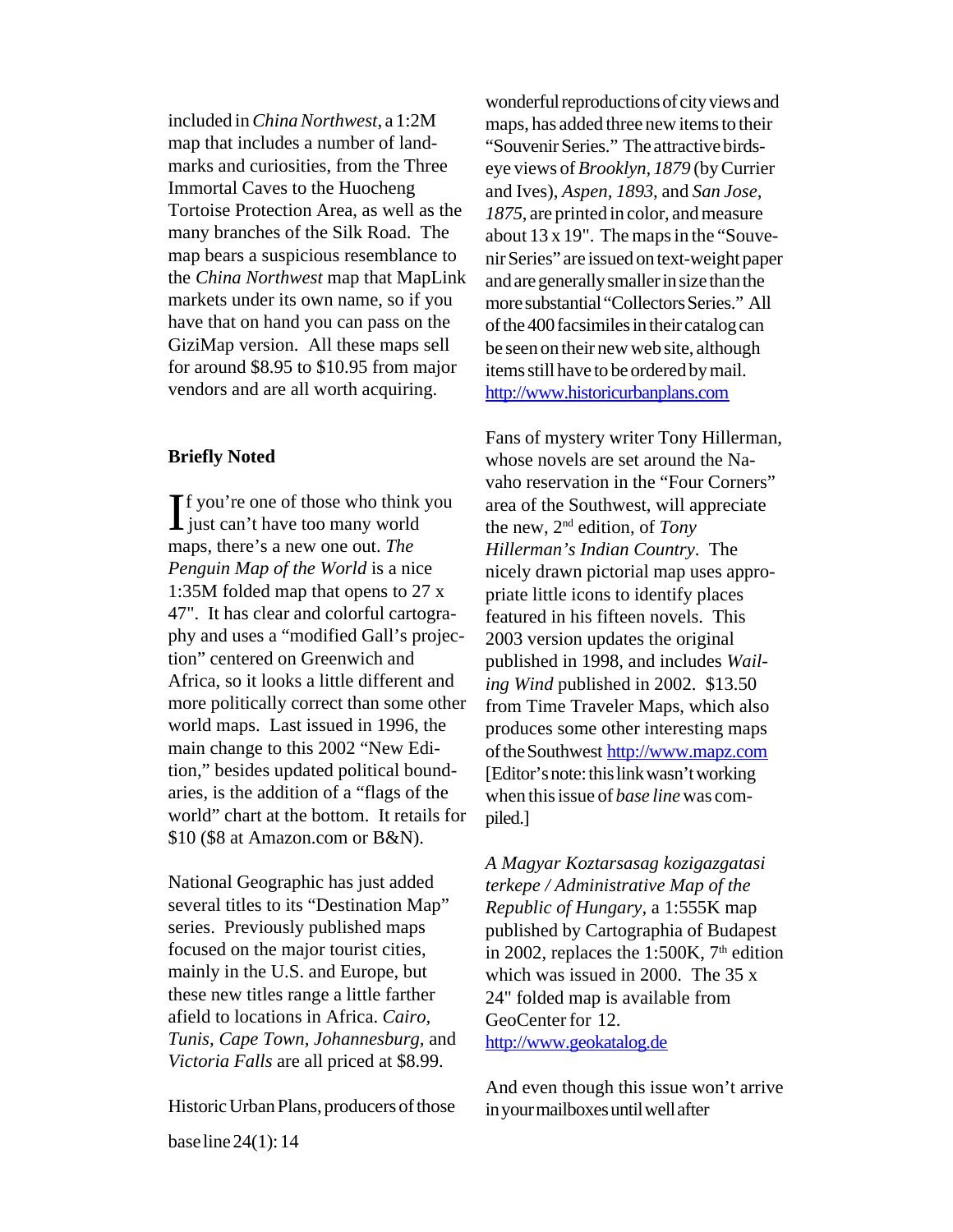Valentine's Day, I'd be remiss not to production from Hedberg Maps. Offi*affectionately known as the Love Map*, rather than a cartobibliography" it the publisher's modest blurb perhaps succeeds. describes it best: "The story of romance—its changes through time and Some 87 topics, arranged roughly its variations around the globe—is chronologically from "Saint Brendan<br>lovingly told in this lushly illustrated and Other Early Navigators," to the lovingly told in this lushly illustrated giant foldout." The double-sided 26 x "Evolution of Provincial Boundaries," 39" sheet is crammed with interesting are covered with brief text and gener (to some) information, including a ous illustrations. Most topics receive "World of Love" map, a time line on about 2 pages, while a few are much the history of romance, and the "Lan-longer, e.g. "Arctic Exploration 1818this would file in the map collection— Pacific Railway" at 10 pages, perhaps maybe under thematic maps—but it's reflecting the author's interest, peran attention-grabbing piece and at ceived importance, or availability of <br>\$9.95 a cheaper gift than a box of illustrations. Some topics focus on  $$9.95$  a cheaper gift than a box of candy. You can get a look at individual cities and provinces, and a

*Historical Atlas of Canada:* any map collection or library history<br> *canada's History Illustrated* section.<br> *with Original Maps*. Derek Hayes.

Atlases in recent years, including the<br> *Historical Atlas of the North Pacific*<br> *Ocean* (2001), and the *Historical Atlas* **America might seem a trifle dull topic,**<br>  $\frac{644 \times 8 \times 64 \times 6}{2566}$  Menthus at (2000). Bethands of the Pacific Northwest (2000). Both<br>featured a large number of reproductions of historical maps, as does the<br>present work. Unlike most historical<br>atlases, Hayes relies here totally on<br>historic maps, and nary a diagrammat

mention *The Love Map*, the latest "to be published using historical maps<br>production from Hedberg Maps. Offi- rather than modern redrawn ones." cially titled *The World of Romance* And as "a history illustrated with maps

guage of Love." I don't know where 1859" at 13 pages, and "The Canadian [http://www.hedbergmaps.com.](http://www.hedbergmaps.com) few deal with maps, e.g., "The maps of Peter Pond" or "Native Maps." The reproductions all seem to be well-**New Books chosen and clearly reproduced.** A nice production and a useful acquisition for

with Original Maps. Derek Hayes.<br>
Vancoucer, BC: Douglas & McIntrye;<br>
Seattle: University of Washington<br>
Press, 2002. 272 p. \$60 (ISBN:<br>
0295982772).<br>
Hayes has produced several good<br>
atlases in recent years, including *th*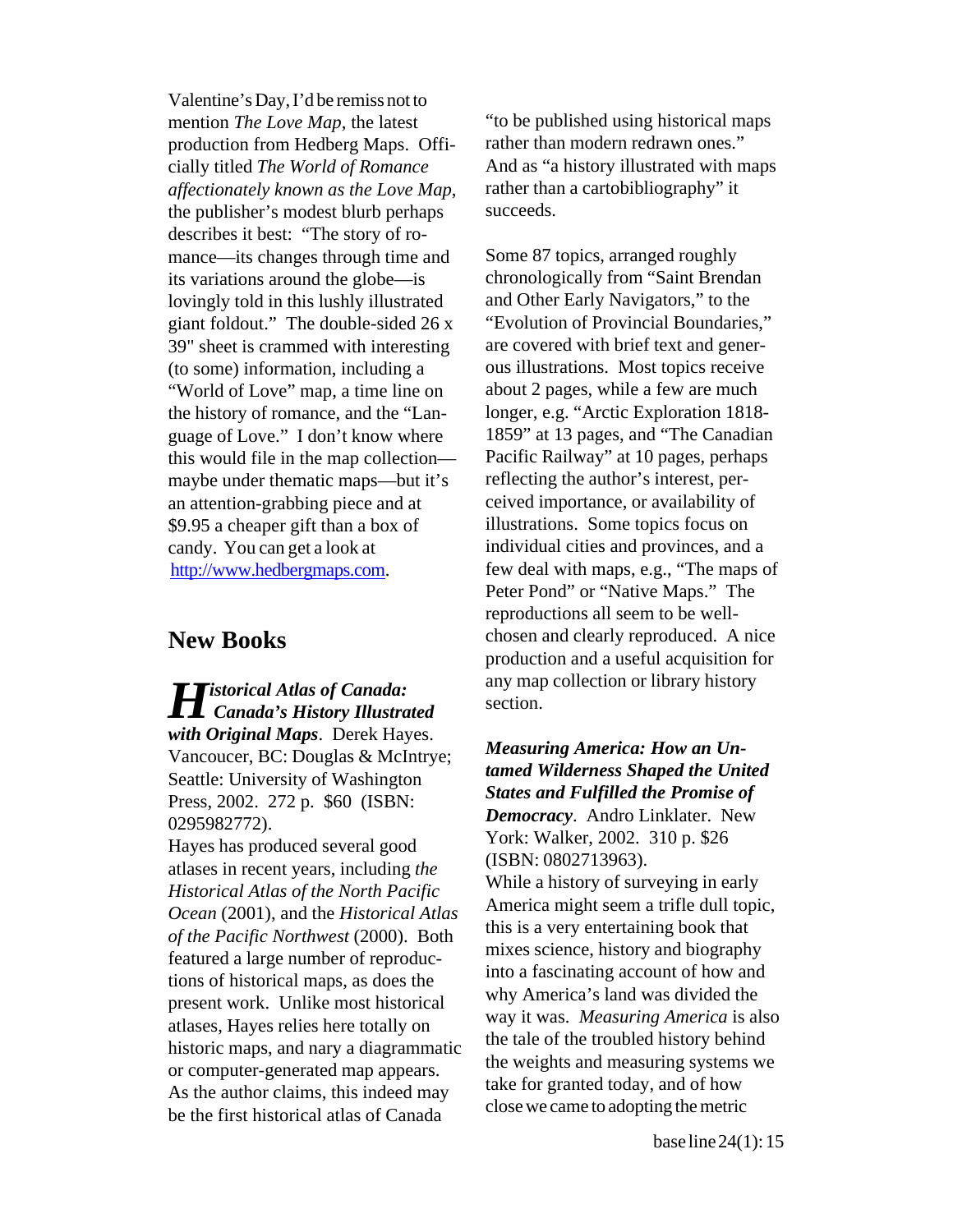system 200 years ago. Beautifully Ministry of Culture, which is similar in written, it's an interesting story, engag-<br>content and format. The latest edition ingly told, that uses the measuring seems to be the  $18<sup>th</sup>$ , published in 1995, theme as a way to bring in the whole so it may be defunct. But if you don't sweep of American (and British and have this, the *Street Atlas* would be a French) history of the time. It's one of good addition to larger collections. those books that entertains as well as informs, and I learned much about such things as Gunter's chain and people **Exhibit Catalogs, Large & Small**  like Ferdinand Hassler. While it makes good background reading for map collection where anyone interested in maps or history will find it terrific *Arabian Peninsula in Old European*  reading. *Maps, from the End of the 15<sup>th</sup> Cen-*

*Singapore Street Atlas*. Singapore: *Century. Khaled Al Ankary Collec-*Periplus Editions, 2002. 305 p \$16.95 *tion, Exhibition from September 15<sup>th</sup>* (ISBN: 9625939954). Touted by the *to October 28th 2001*. Paris: Institut du atlas of Singapore, this handy and well- 284306080X). This is a beautiful produced book contains 190 pages of catalog of a private collection. Allarge-scale maps, at 1:7.5K for central Ankary himself seems to have authored Singapore and 1:15K for greater most of the book, including a long Singapore. The city of Johor Bahru, at introduction on the development of the southern tip of Malaysia opposite European cartography of Arabia. The Singapore, is also covered at 1:15K. bulk of the work is a list of some 250 The 8 x 10" page size is adequate, the maps, all nicely illustrated in color and maps are clear and detailed; and little seems to have been omitted. The atlas is very well-indexed, with a 26-page street index for Singapore, and a comprehensive 46-page "Places Index" which lists such things as major buildings, hotels, diplomatic missions, educational institutions, government offices, hospitals, theaters, resorts, residential estates, and private housing, and even such things as homes for the aged and "flyovers" (highway overpasses). Contrary to the publisher's claims, there is an official publication, the *Singapore Street Directory*, published by the Ministry of Law and previously the

*fin Xve-debut XIXe siecle = The*  good background reading for map<br>librarians, it belongs in the circulating *La peninsule arabique dans les*<br>*cartes européennes et anciennes, tury to the Beginning of the 19th*  publisher as the first and only street monde arabe, 2001. 431 p. 60 (ISBN: accompanied by brief bibliographic and descriptive information. The descriptions (and the introduction) are trilingual, with parallel columns in French, English, and Arabic. Most of the illustrations take up about half of a 9 x 11" page, but are sharply reproduced and clearly readable. The text is not particularly scholarly, but it's the maps themselves that make the book. Many of them are fairly common (relatively speaking), although there are a few unusual and seldom-seen maps included. Not a necessary purchase for most libraries, but a nice tool for the collector.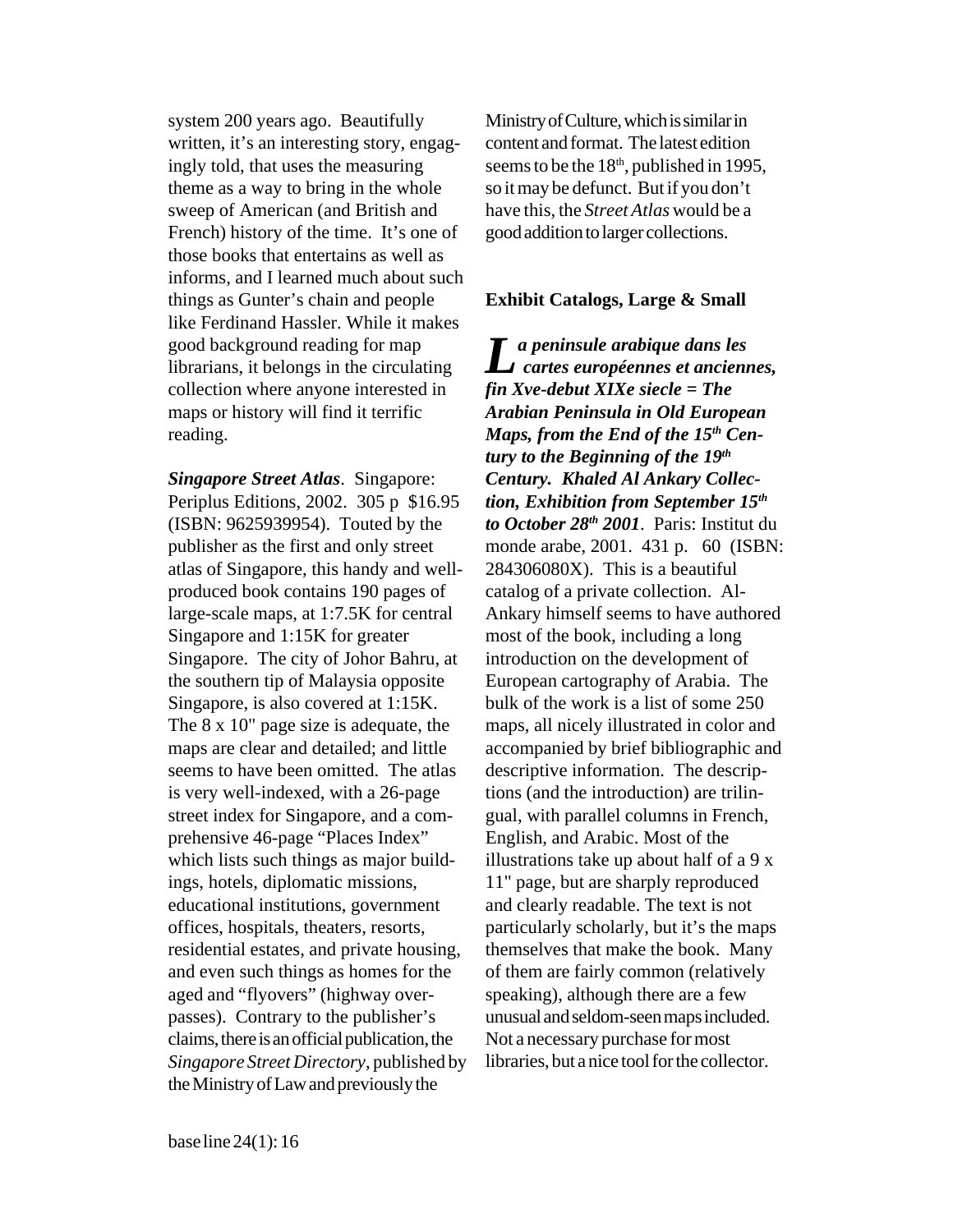*formacao do Brasil = The Treasure of* catalog. More useful is the text, which *the Maps: Cartographic Images of the* includes a 20-page essay by Ralph

Instituto Cultural Banco Santos, 2002. along with briefer essays on historical 339 p. (ISBN: 8589025012). topics, an exhibition checklist with Another exhibit catalog that brings new good citations, and a handy bibliogrameaning to the term "coffee table phy. Again, not essential, except book." The exhibition of over 200 perhaps for collections with a regional maps from the collection of one interest in Florida, but certainly more Edemar Cid Ferreira, held at the affordable than the two books men-Instituto Cultural Banco Santos in Sao tioned above. The entire catalog has Paulo, which opened in May 2002 and been reproduced on the Bienes Center just closed this month. I can't com-<br>web site, which also has ordering instrucplain about the size of the illustrations, tions. http://www.broward.org/bienes.htm since they take up most of the 12 x 15" pages and practically overwhelm the reader. Some spectacular items are **New Hampshire Mapping**  pictured, testament to the fact that you can still build a great collection if money is no object. The text, in Portu-<br>guese and English, is minimal, but the of the Granite State, you may have guese and English, is minimal, but the illustrations are spectacular, and in-<br>missed the Spring/Summer 2002 issue clude not only maps (and not just of (vol. 37, no. 1&2 ) of *Historical New*  Brazil, since Cid Ferreira cast a very *Hampshire*, the journal of the New wide net), but also globes and nautical Hampshire Historical Society, which instruments. Like the title above, not was devoted to "Mapping and Exploran essential purchase, but a wonderful ing New Hampshire." It features book to thumb through and keep on articles like "Headquartered at display (if your table can support its Piscataqua: Samuel Holland's Coastal weight). and Inland Surveys, 1770-1774," and

# *Florida, the Making of a State: A* Bond and His Role in Mapping the *Cartographic Adventure, January 17 –*

*March 28, 2002.* Ed. By James A. Findlay, et al. Ft. Lauderdale, FL: Bienes Center for the Literary Arts, 2002. 94 p., \$20 (ISBN: 0967885841). The Bienes Center, the Special Collections facility at the Broward County Library, has produced a number of nice little catalogs in recent years. Their latest is for an exhibit chronicling the history of the mapping of Florida. About 45 maps were on display, but

*O tesouro dos mapas: a cartografia na* only 15 are reproduced, in color, in the *Formation of Brazil*. Sao Paulo: Ehrenberg on notable maps of Florida,

f you're not a dedicated reader of local history magazines, or a resident "Harvard Astronomer George Phillips White Mountains, 1852-1876." If your library doesn't subscribe, the issue can be purchased for \$9.95 on the NHHS web site.<http://www.nhhistory.org/store>

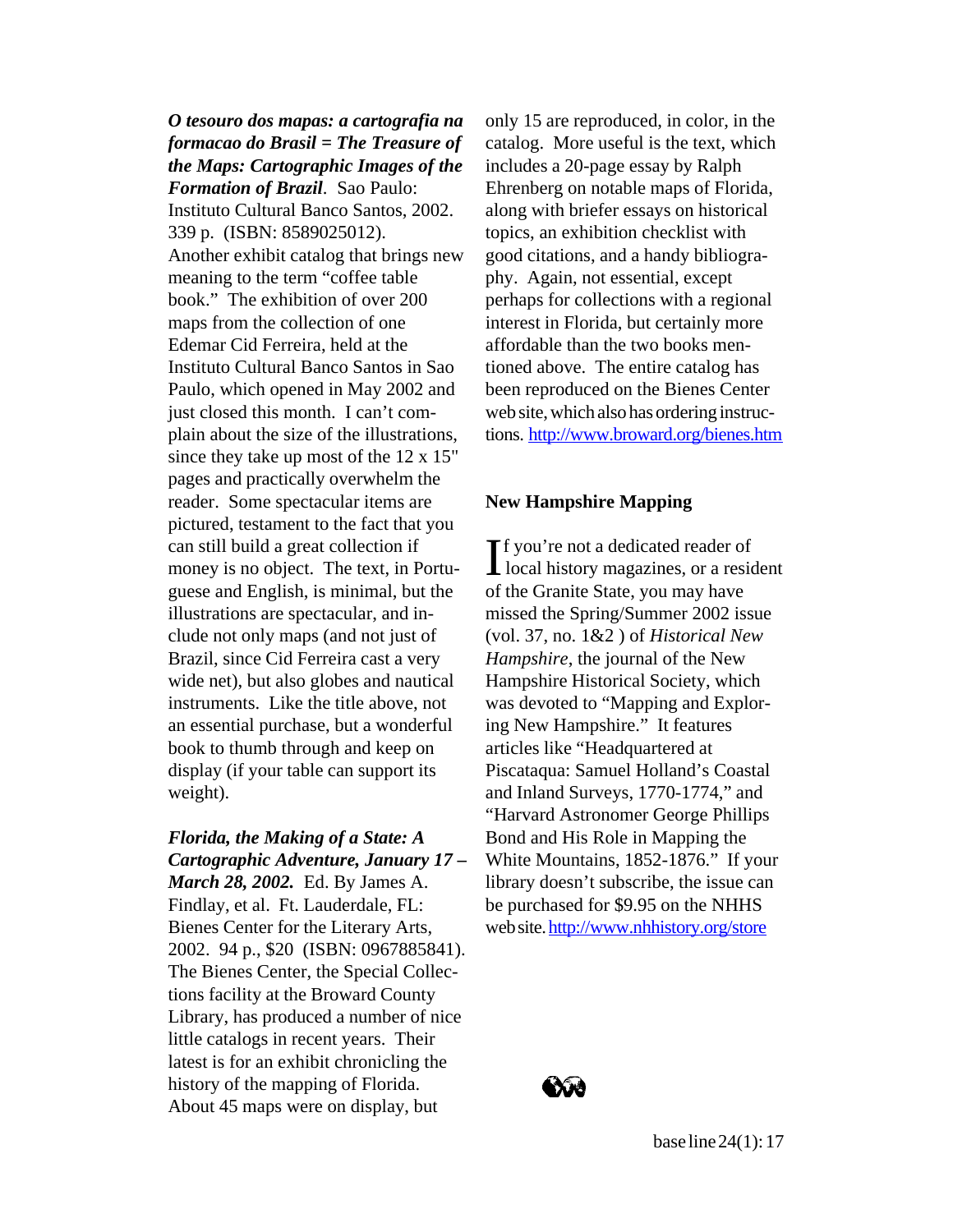# <span id="page-17-0"></span>**A Truly Waterproof Map**

*attention by Chip Woodward of the* humor'." *Government Printing Office. — ed.* 

The "New Yorkistan" cover of the backorder, you can order one from the *New Yorker*, from last December *New Yorker's* website at 10<sup>th</sup>, has proven so popular that it's now http://cartoonbank.com. available as a shower curtain. The It's \$35.00 plus \$10 for shipping and cover art by Maira Kalman and Rick handling. If you're like me and have cover art, by Maira Kalman and Rick handling. If you're like me and have<br>Meverowitz, is a man of New York sliding glass doors protecting your Meyerowitz, is a map of New York sliding glass doors protecting your<br>City showing neighborhoods labeled shower, you can instead get the 18 x City showing neighborhoods labeled shower, you can instead get the 18 x<br>with concocted names that either sound 22" lithographic reproduction. Framed with concocted names that either sound 22" lithographic reproduction. Framed<br>vaguely similar to place names recently for \$275, plus \$25 s/h ("ONLY" \$275 vaguely similar to place names recently for \$275, plus \$25 s/h ("ONLY" \$275<br>in the news or are in some way derived declares the website), or unframed for a in the news or are in some way derived from recent hot news. Examples mere \$175 (plus \$10 s/h). The shower<br>include Khandibar, Botoxia, Pashmina curtain version certainly fits most include Khandibar, Botoxia, Pashmina, curtain version certainly fits most<br>and Turban Sprawl (Fans of those budgets a little better, and it should and Turban Sprawl. (Fans of those budgets a little better, and it should<br>great New Yorkers. The Three Stooges resist coffee stains as well as those great New Yorkers, The Three Stooges, resist coffee stains as well as those<br>may be uncomfortably reminded of the plastic hiking maps do, but you're may be uncomfortably reminded of the names of small nations featured in going to have to break the "fold only some of their old film shorts.) As they say at the website, it "will give a whole

*This item was brought to our* **new meaning to the term 'bathroom'** 

Although at this time it's currently on

once" rule to fit the 72 x 72" curtain into a standard map drawer.

# **THE OXFORD SEMINARS IN CARTOGRAPHY Remaining Programme for 2002-2003**

*The following comes from an announcement posted to MAPS-L on September 16, 2002, by Nick Millea of the Bodleian Library at Oxford. — ed.* 

## **2003**

Thursday 22 May

"E.C. Willatts and the planning maps from central government: thirty years of achievement in British thematic cart ography 1953-1982" Dr. Christopher Board (International Cartographic Association)

All seminars commence at 5 PM in the S chool of Geography and the Environment, Mansfield Road, Oxford.

For further details contact mailto:nam@[bodley.ox.ac.uk](mailto:nam@bodley.ox.ac.uk) or 01865 287119.

The Oxford Seminars in Cartography ar e supported by the Friends of TOSCA, ESRI (UK) Ltd, Oxford Cartographers, and the School of Geography and the Environment, University of Oxford. **Com**